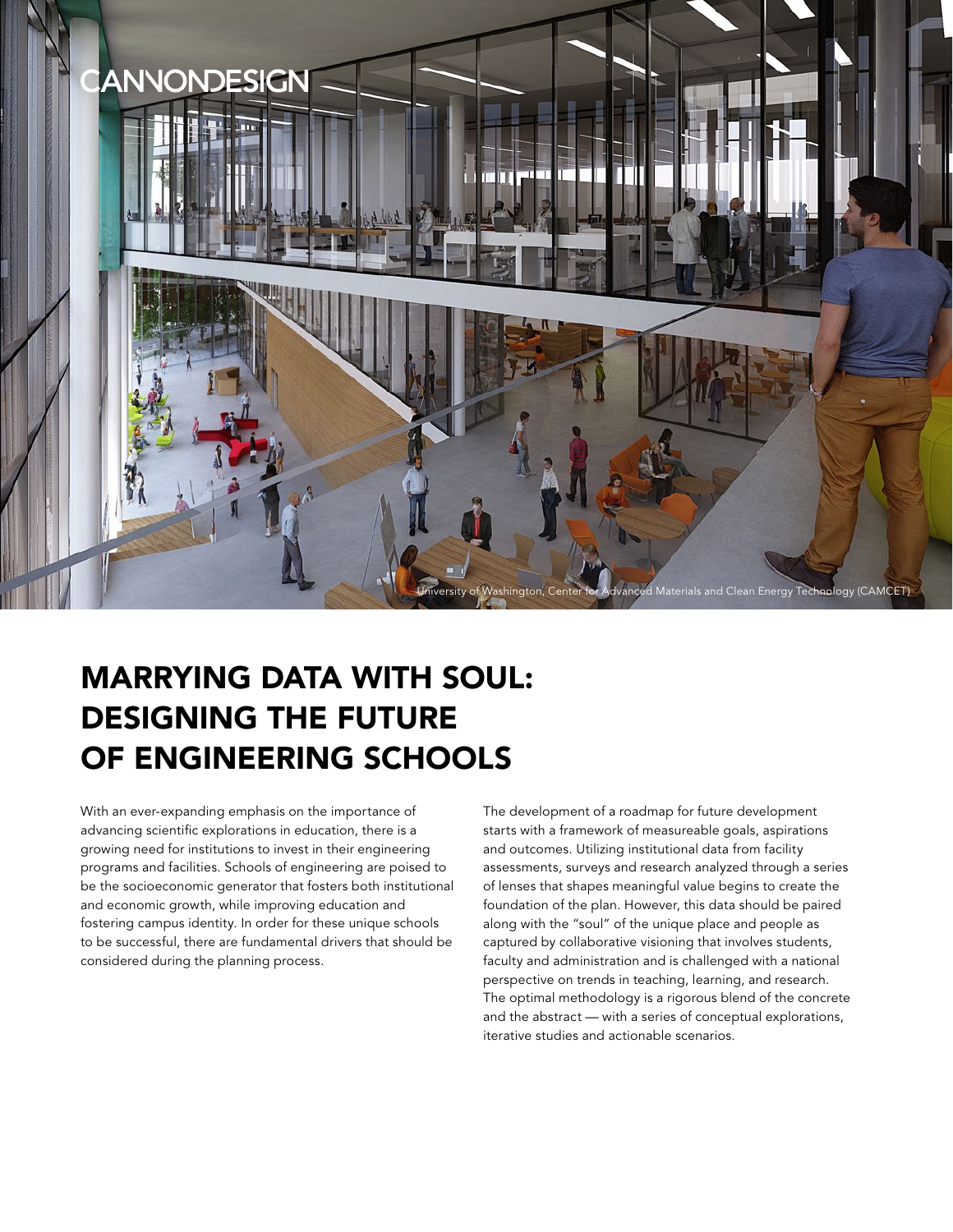# Data Gathering/Sorting/Analysis

A central component of every design plan is a thorough analytical approach to existing academic units along with a comparison/contrast against peer and aspirant benchmarks. Gaining access to accurate information is vitally important. A robust internal database of institutional metrics — including experience with peer institutions enables the design team to provide the necessary research and analysis for informed decisions and a comprehensive roadmap for a school of engineering's future.

Utilizing resources such as internal database, building tours, facility assessments, validation meetings, web-based research, and surveys/phone interviews, the design team can benchmark a variety of selected metrics, which may include:

- Class/lab section size
- Classroom/class lab utilization
- Space per student station
- Students (undergrad/majors/graduate) per faculty (faculty/instructor)
- Student credit hours per faculty/instructor
- Grants per faculty/researcher
- Publications per faculty/researcher
- Research revenue per faculty/researcher
- Research team size
- Lab space per faculty/researcher
- Laboratory to lab support ratios
- Core and shared use facilities
- Office space per faculty/researcher/staff
- Collaborations (internal/external) per faculty
- Organizational structure
- Energy consumption per gross square foot (building)
- Age of facility



#### Preparing for a Transformative Future

CannonDesign created an adaptive framework to synchronize the optimization and reuse of existing facilities with strategic priorities at the University of Michigan College of Engineering. The first phase of a vision of interdisciplinary clusters, integrating teaching and research around real life solutions, was tested with the feasibility study for repurposing the Herbert H. Dow Building. After a full physical assessment, including building systems and space utilization, multiple scenarios were developed which maximized the building's capabilities to align with the College's new student and faculty experiences and requirements. Transformative programming and planning strategies ranged from a new undergraduate innovation hub to an adaptable advanced materials research center.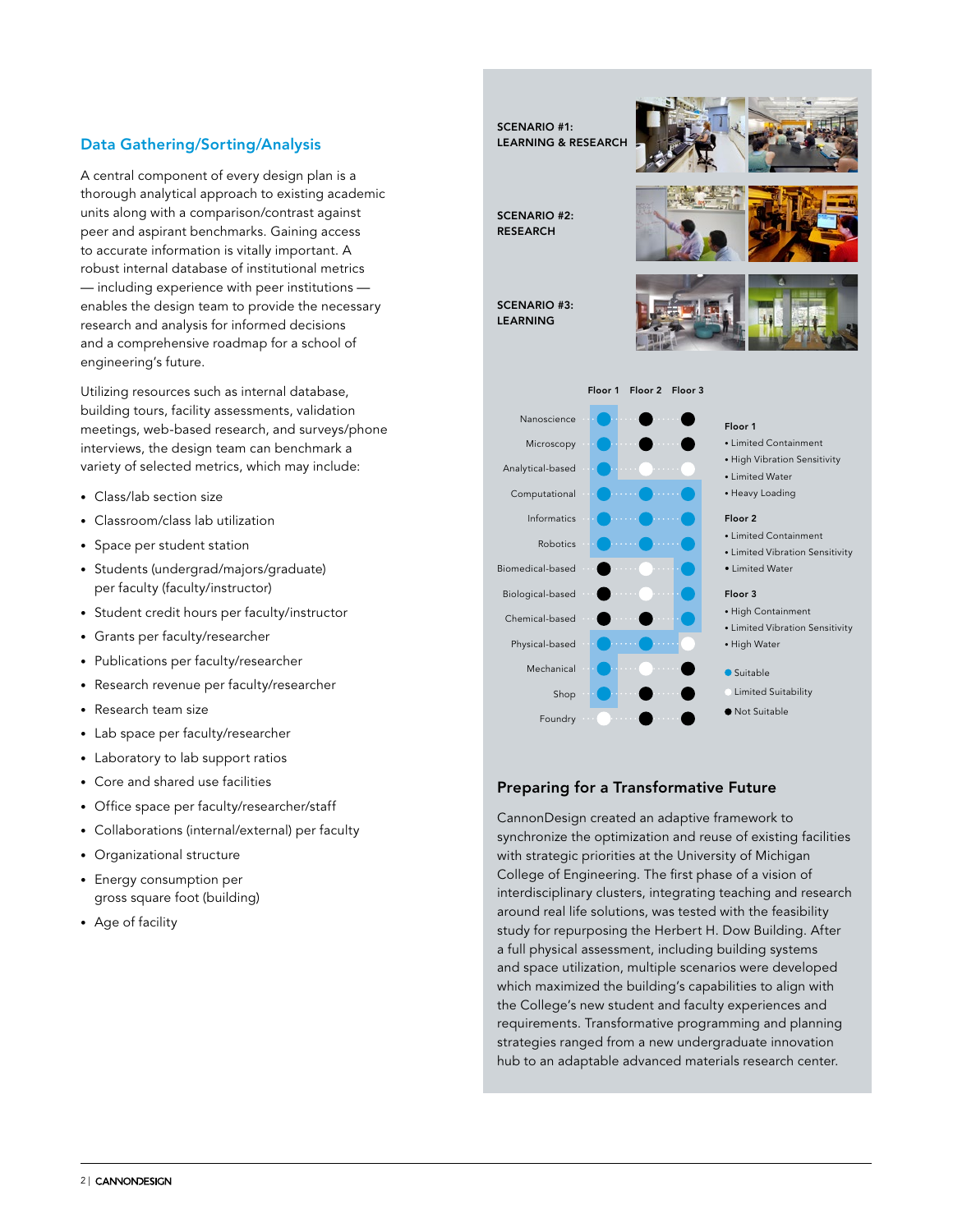

# Public Face of KU's Energy and Environmental Research

The University of Kansas's vision for the new Earth, Energy and Environment Center is to be a central rallying point for energy and environment research and teaching on campus. Located at the prominent intersection of Naismith Drive and Jayhawk Boulevard, the EEEC is the figurative and literal convergence of engineering with natural sciences; nanoscience with field research; and academia with industry. Designed as a facility without boundaries the flexible research laboratories, offices and instructional spaces are bounded with glazing; supporting a seamless transition between learning, research and industry while inspiring future scientists and engineers.



### The "Soul" of Collaborative Visioning

A critical component of data gathering and analysis is to then marry it with considerable knowledge, experience, and understanding of the social, cultural and discovery landscape of the university. In addition to the wide range of departments, engineering schools at major research institutions are consistently navigating a variety of internal and external pulls, including:

- Theoretical vs. physical
- Wet vs. dry laboratories
- Learning vs. research
- Undergraduate vs. graduate
- Departmental vs. interdisciplinary
- Public vs. private

With a diversity of stakeholders, it is critical that the process addresses these topics individually and collectively. An organizational structure including multiple working groups is recommended to conduct deep dives through a series of interactive workshops. Traditional Departmental Focus Groups along with expanded perspectives of outside stakeholders and facilities management/operations, identifies and validates the current state and future needs. However, to investigate and optimize synergies associated with future state scenarios, Thematic Focus Groups with representatives from multiple departments and academic units are recommended.